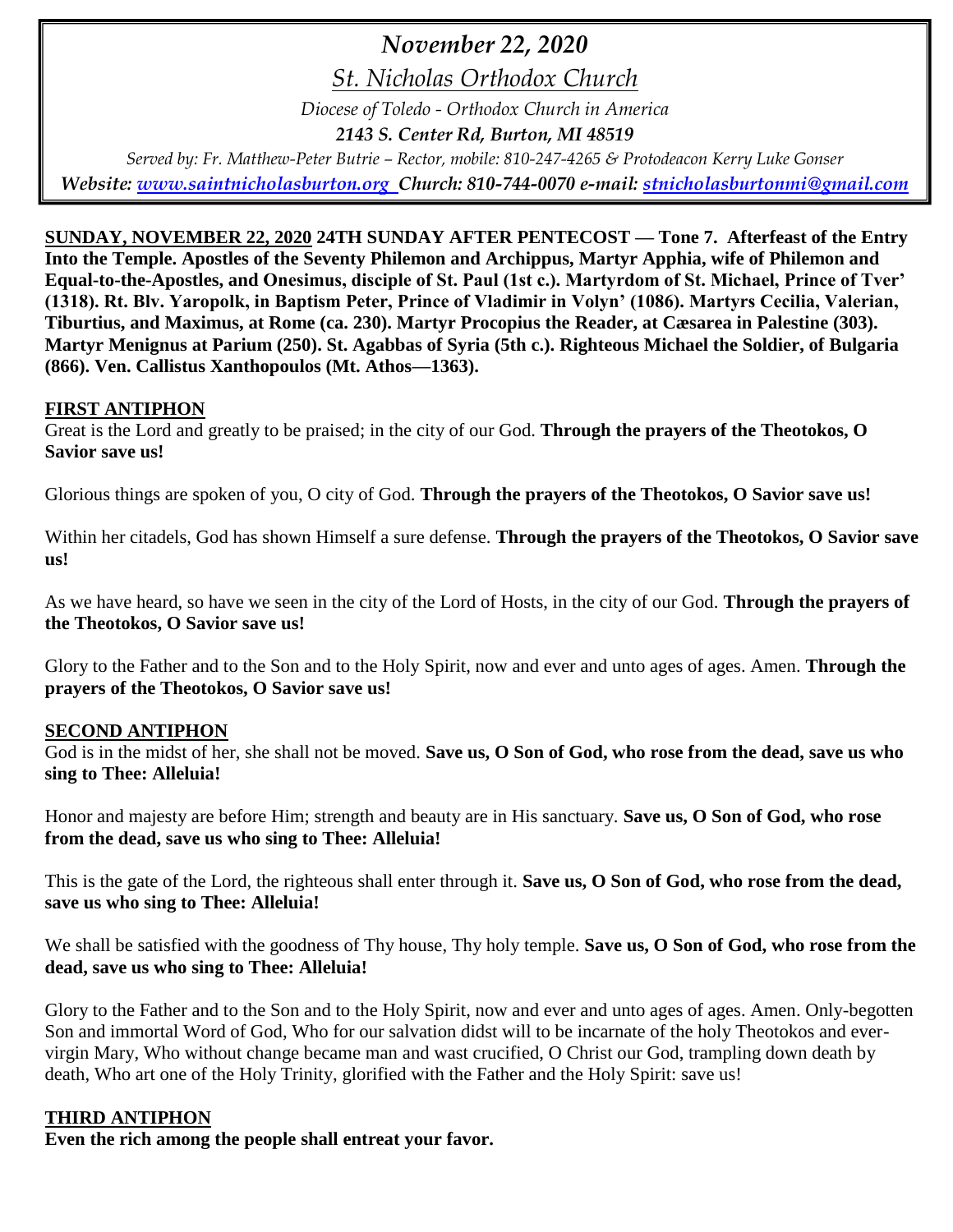**(Tone 4)** Today is the preview of the good will of God, of the preaching of the salvation of mankind. The Virgin appears in the Temple of God, in anticipation proclaiming Christ to all. Let us rejoice and sing to her:// "Rejoice, O divine Fulfillment of the Creator's dispensation!"

# **The King's daughter is all glorious within; her clothing is of wrought gold.**

**(Tone 4)** Today is the preview of the good will of God, of the preaching of the salvation of mankind. The Virgin appears in the Temple of God, in anticipation proclaiming Christ to all. Let us rejoice and sing to her:// "Rejoice, O divine Fulfillment of the Creator's dispensation!"

#### **Virgins shall be brought to the King after her; her companion shall be brought to You.**

**(Tone 4)** Today is the preview of the good will of God, of the preaching of the salvation of mankind. The Virgin appears in the Temple of God, in anticipation proclaiming Christ to all. Let us rejoice and sing to her:// "Rejoice, O divine Fulfillment of the Creator's dispensation!"

#### **TROPARIA**

**(Tone 7)** By Thy Cross, Thou didst destroy death. To the thief, Thou didst open Paradise. For the myrrhbearers, Thou didst change weeping into joy. And Thou didst command Thy disciples, O Christ God, to proclaim that Thou art risen, granting the world great mercy.

**(Tone 4)** Today is the preview of the good will of God, of the preaching of the salvation of mankind. The Virgin appears in the Temple of God, in anticipation proclaiming Christ to all. Let us rejoice and sing to her:// "Rejoice, O divine Fulfillment of the Creator's dispensation!"

**(Tone 4)** In truth you were revealed to your flock as a rule of faith, a model of meekness, and teacher of abstinence, so you won the heights by humility, and riches by poverty, O Holy Father Nicholas, intercede with Christ God to save our souls.

# **KONTAKION**

**(Tone 4)** The Most Pure Temple of the Savior; the precious Chamber and Virgin; the sacred Treasure of the glory of God, is presented today to the House of the Lord. She brings with her the grace of the Spirit, which the angels of God do praise. Truly this woman is the abode of heaven!

#### *The Prokeimenon in the Seventh Tone:* **The Lord shall give strength to His people! / The Lord shall bless His people with peace!**

#### *v.* **Offer to the Lord, O you sons of God! Offer young rams to the Lord!**

#### **THE READING IS FROM THE EPISTLE OF THE APOSTLE PAUL TO THE EPHESIANS (2:14-22)**

*Brethren:* Christ Himself is our peace, who has made both one, and has broken down the middle wall of separation, having abolished in His flesh the enmity, that is, the law of commandments contained in ordinances, so as to create in Himself one new man from the two, thus making peace, and that He might reconcile them both to God in one body through the cross, thereby putting to death the enmity. And He came and preached peace to you who were afar off and to those who were near. For through Him we both have access by one Spirit to the Father. Now, therefore, you are no longer strangers and foreigners, but fellow citizens with the saints and members of the household of God, having been built on the foundation of the apostles and prophets, Jesus Christ Himself being the chief cornerstone, in whom the whole building, being fitted together, grows into a holy temple in the Lord, in whom you also are being built together for a dwelling place of God in the Spirit.

#### *Alleluia, Tone 7*

*v:* **It is good to give thanks to the Lord, to sing praises to Your name, O Most High.**  *v:* **To declare Your mercy in the morning, and Your truth by night.** 

**THE HOLY GOSPEL ACCORDING TO LUKE (12:16-21)** And Jesus told them a parable, saying, "The land of a rich man brought forth plentifully; and he thought to himself, 'What shall I do, for I have nowhere to store my crops?' And he said, 'I will do this: I will pull down my barns, and build larger ones; and there I will store all my grain and my goods. And I will say to my soul, Soul, you have ample goods laid up for many years; take your ease, eat, drink, be merry.' But God said to him, 'Fool! This night your soul is required of you; and the things you have prepared, whose will they be?' So is he who lays up treasure for himself, and is not rich toward God."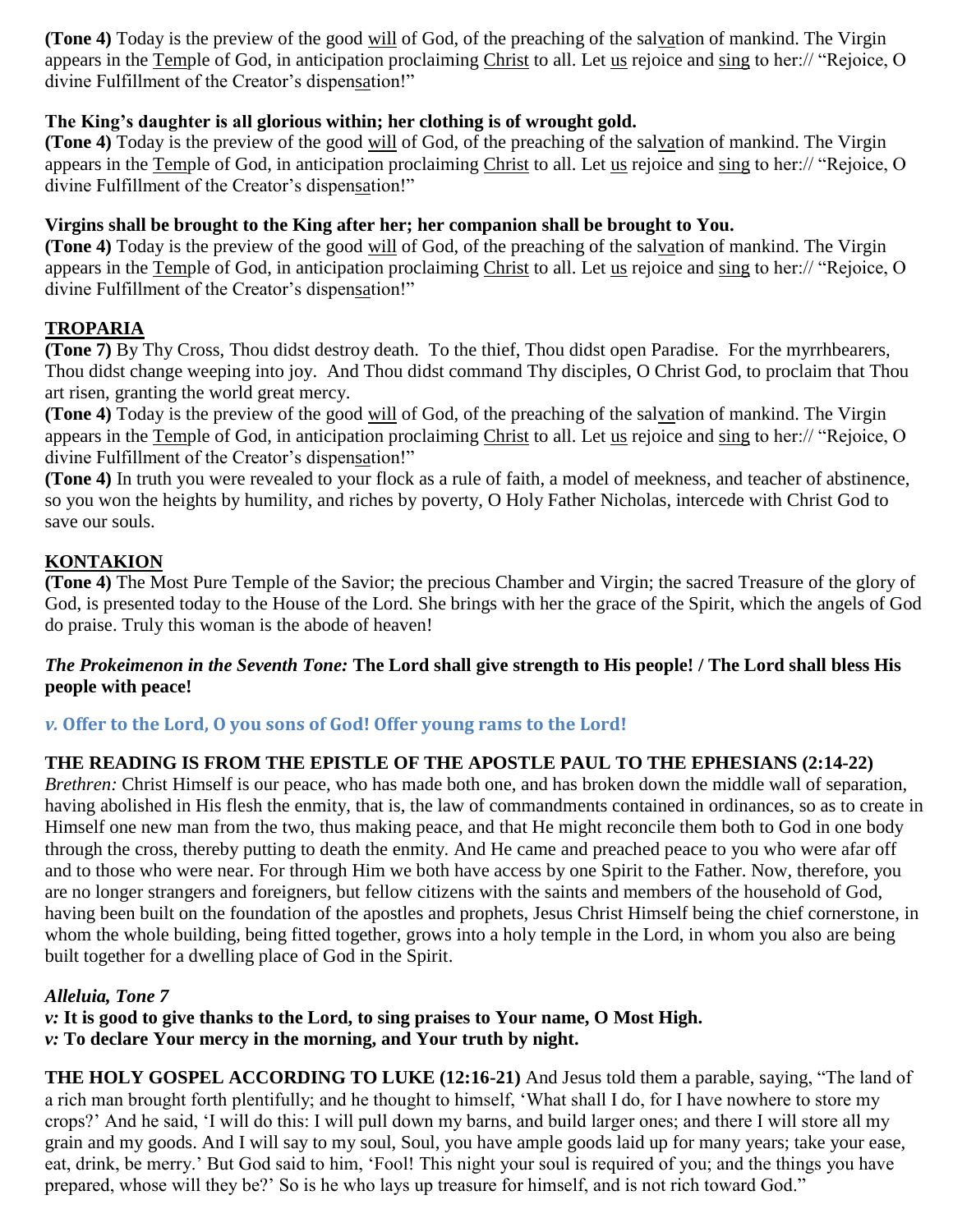#### **COMMUNION HYMN**

Praise the Lord from the heavens! Praise Him in the highest! Alleluia, Alleluia, Alleluia!

#### *The Holy Gospel according to Mark 16:1-8 (2nd Matins Gospel)*

Now when the Sabbath was past, Mary Magdalene, Mary the mother of James, and Salome bought spices, that they might come and anoint Him. Very early in the morning, on the first day of the week, they came to the tomb when the sun had risen. And they said among themselves, "Who will roll away the stone from the door of the tomb for us?" But when they looked up, they saw that the stone had been rolled away – for it was very large. And entering the tomb, they saw a young man clothed in a long white robe sitting on the right side; and they were alarmed. But he said to them, "Do not be alarmed. You seek Jesus of Nazareth, who was crucified. He is risen! He is not here. See the place where they laid Him. But go, tell His disciples – and Peter – that He is going before you into Galilee; there you will see Him, as He said to you. So they went out quickly and fled from the tomb, for they trembled and were amazed. And they said nothing to anyone, for they were afraid.

**ENTRANCE OF THE THEOTOKOS INTO THE TEMPLE (November 21)** According to Holy Tradition, the Entry of the Most Holy Theotokos into the Temple took place in the following manner. The parents of the Virgin Mary, Saints Joachim and Anna, praying for an end to their childlessness, vowed that if a child were born to them, they would dedicate it to the service of God.

When the Most Holy Virgin reached the age of three, the holy parents decided to fulfill their vow. They gathered together their relatives and acquaintances, and dressed the All-Pure Virgin in Her finest clothes. Singing sacred songs and with lighted candles in their hands, virgins escorted Her to the Temple (Ps. 44/45:14-15). There the High Priest and several priests met the handmaiden of God. In the Temple, fifteen high steps led to the sanctuary, which only the priests and High Priest could enter. (Because they recited a Psalm on each step, Psalms 119/120- 133/134 are called "Psalms of Ascent.") The child Mary, so it seemed, could not make it up this stairway. But just as they placed Her on the first step, strengthened by the power of God, She quickly went up the remaining steps and ascended to the highest one. Then the High Priest, through inspiration from above, led the Most Holy Virgin into the Holy of Holies, where only the High Priest entered once a year to offer a purifying sacrifice of blood. Therefore, all those present in the Temple were astonished at this most unusual occurrence.

After entrusting their child to the Heavenly Father, Joachim and Anna returned home. The All-Holy Virgin remained in the quarters for virgins near the Temple. According to the testimony of Holy Scripture (Exodus 38; 1 Kings 1: 28; Luke 2: 37), and also the historian Josephus Flavius, there were many living quarters around the Temple, in which those who were dedicated to the service of God dwelt.

The earthly life of the Most Holy Theotokos from Her infancy until She was taken up to Heaven is shrouded in deep mystery. Her life at the Jerusalem Temple was also a secret. "If anyone were to ask me," said Saint Jerome, "how the Most Holy Virgin spent the time of Her youth, I would answer that that is known to God Himself and the Archangel Gabriel, Her constant guardian."

But there are accounts in Church Tradition, that during the All-Pure Virgin's stay at the Temple, She grew up in a community of pious virgins, diligently read the Holy Scripture, occupied Herself with handicrafts, prayed constantly, and grew in love for God. From ancient times, the Church has celebrated the Feast of the Entry of the Most Holy Theotokos into the Temple. Indications that the Feast was observed in the first centuries of Christianity are found in the traditions of Palestinian Christians, which say that the holy Empress Helen (May 21) built a church in honor of the Entry of the Most Holy Theotokos into the Temple.

Saint Gregory of Nyssa, in the fourth century, also mentions this Feast. In the eighth century Saints Germanus and Tarasius, Patriarchs of Constantinople, delivered sermons on the Feast of the Entry.

The Feast of the Entry of the Most Holy Theotokos into the Temple foretells God's blessing for the human race, the preaching of salvation, the promise of the coming of Christ. *from* [oca.org](https://www.oca.org/saints/lives/2020/11/21/103357-the-entry-of-the-most-holy-mother-of-god-into-the-temple)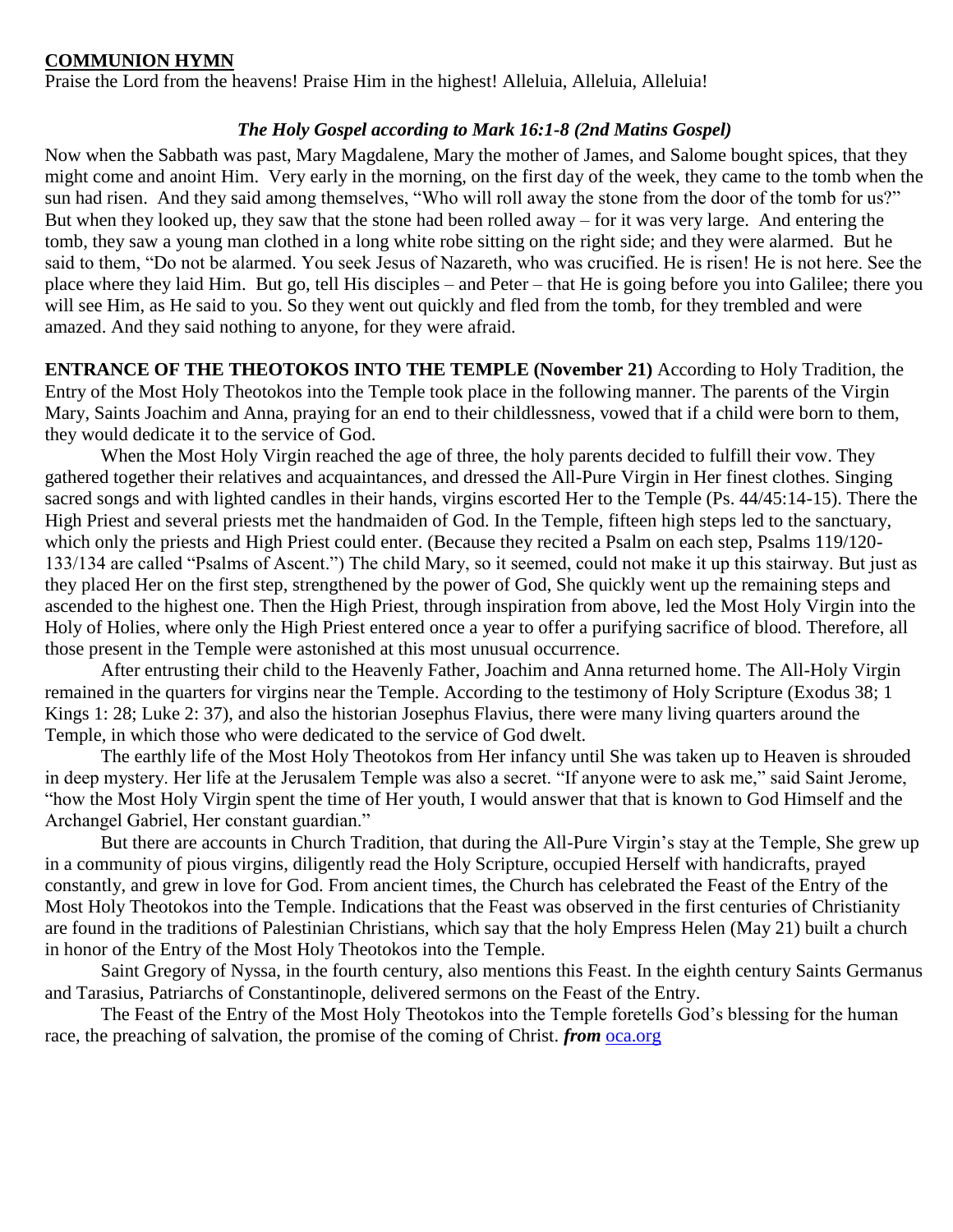# ခရွို့က ခရွိက သန္တို့က ခရွိက သန္တို့က သန္တို့က သန္တို့က သန္တို့က သန္တိုက သန္တိုက သန္တိုက သန္တိုက သန္တိုက

# **CANDLE INTENTIONS FOR THE HEALTH AND BLESSINGS OF**

| Health & God's blessings for our St. Nicholas parish family                        | Nancy Krigner |
|------------------------------------------------------------------------------------|---------------|
| Health & God's protection for our front line workers                               | Nancy Krigner |
| Health & blessings Mira & Stojan                                                   | Bosa Kantar   |
| Health $\&$ blessings for my family $\&$ myself                                    | Bosa Kantar   |
| Fr. Tom, Fr. Don, Fr. Paul, Fr. Anthony, Fr. Robert, Aaron, Milica, Calvin, Larry, |               |
| Angelo, Joan, Peggy, Bob, Angelo, Christine, Dorothy, Irene, Allen, Deborah,       |               |
| Luba, Kosta, Stojan, Mira, Bosa, Christopher, Allison, Jeanette, Kathryn, Taras    |               |
| Joseph, Ted, Marlene, Gladys, all the parishioners of St. Nicholas, my family &    |               |
| friends.                                                                           | Joe Tome      |
| Special Intention                                                                  | Joe Tome      |

#### **CANDLE INTENTIONS FOR BLESSED REPOSE**

Helen Bibilikow (6 yrs. Nov. 28) Blessed Repose~Memory Eternal Dorothy Goodman Alex & Peter Popoff (amily the Popoff family

એફ્રીંગ એફ્રીંગ એફ્રીંગ એફ્રીંગ એફ્રીંગ એફ્રીંગ એફ્રીંગ એફ્રીંગ એફ્રીંગ એફ્રીંગ એફ્રીંગ એફ્રીંગ એફ્રીંગ

**Welcome to everyone joining us via our YouTube channel:** *[St Nicholas Orthodox Church Burton.](https://www.youtube.com/channel/UC59tV-Re443z-GCoETAUvfA)* If at the time of the divine services you cannot access the livestream, please check out [St. Mary Magdalene Church](https://www.youtube.com/channel/UClHAqZrWkXdYELujbbIslHg) or [St George](https://www.youtube.com/channel/UCpLWfxMIJK4uQOV41ekE6Wg/videos?view=2&flow=grid)  [Church](https://www.youtube.com/channel/UCpLWfxMIJK4uQOV41ekE6Wg/videos?view=2&flow=grid) or [Assumption Church](https://www.facebook.com/AssumptionGrandBlanc/) for their livestreams.

**MANY YEARS** to the servant of God Lazaros Dimitrios Stavridis who was baptized into Christ on Sunday, November 15. Parents are Teddy and Jessica Stavridis and twin sibling is Sophie Tula who was baptized in the hospital on her birthday. Grandmother is Vasilka Karatza. The godparents are Tom & Zoe Stavridis.

### **ANGEL TREE Gifts need to be placed in a gift bag or wrapped but you must include the child's**

**names and code number on the gifts.** Gift range is between \$30 and \$40 - no more than \$40 per child; if you have more than one child please spend the same amount for each one. Gift cards are ok for children 15-17 years old. Several items may be requested but you only need to pick one or more of these items. Please return the gifts by the first week in December. Even though all of the children's name's St. Nicholas was given have been sponsored, Catholic Charities has other things needed to bless families at Christmas. You can contact Lucy Hogg at (810)-695-3110 if you have questions or for more information. The Lord bless you for your looking after those who are in need.

**PARISH COUNCIL** met on Tuesday, November 10 with four members in person and three members virtually. The parish finances remain stable. Please continue your giving whether in person, through Givelify, or by sending in your donation to the office or dropping it off during office hours. The Diocese offers a charitable matching grant program: if a parish has up to \$1,000 set aside to use for charity, the Diocese will match that \$1,000. This allows a parish to use \$2,000 for charitable purposes. Our parish plans to participate in this program as there is increased need at the time of this pandemic and our charitable fund is almost empty. Thank you to those who continue to donate to the charity fund. As was brought up at the October meeting, the interior of the church has not been painted in almost fourteen years. The parish council approved contracting Terry Lyons to paint the interior of the church for a cost between \$5,900 and \$6,400. Families with memorial funds may designate them for this project. The radiators in church will need to be cleaned to remove any soot or dust before painting begins. A new pump, dryer, and compressor were purchased for the heating system. These were costly but necessary repairs so that we will have heat this winter. Archbishop Alexander blessed the results of the parish elections on November 8. The next monthly meeting is scheduled for Tuesday, December 8 at 6:30 pm.

**CHRISTMAS GREETINGS** If you would like to have your name(s) included on the annual Christmas greetings list please call or email the office no later than December  $1<sup>st</sup>$ . Donations are appreciated.

**POCKET CALENDARS** We will order some from St. Tikhoh's Monastery if there is enough interest. Contact the office by November  $23<sup>rd</sup>$  if you would like to purchase one.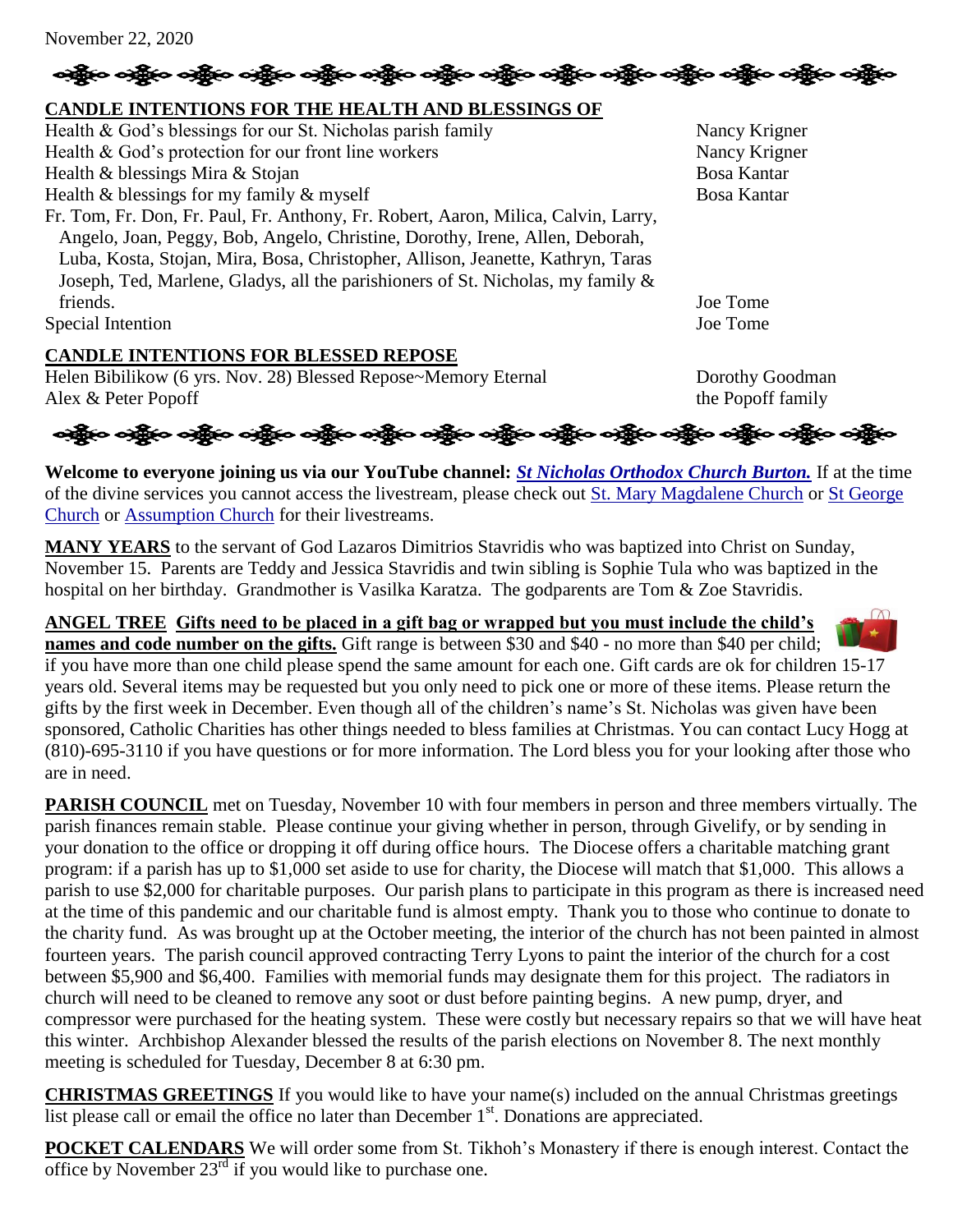# **MAKE YOUR FAITHFUL GIVING EASY AND CONVENIENT WITH GIVELIFY**

Go to the [website](http://www.saintnicholasburton.org/) and on the home page click on the box **[Give now with Givelify](https://www.givelify.com/givenow/1.0/Mzc5MTg=/selection)** which will walk you through the donation process; this is a secure site. (2.9% + \$0.30 of your donation goes to Givelify as a fee). **If you do not wish to donate online, you may write a check to St. Nicholas Orthodox Church and send it to the parish address: 2143 S Center Rd, Burton, MI 48519.**

**MICHIGAN GATHERINGS AND FACE MASK ORDER** is in effect until December 8. **Religious worship is permitted**. Indoor gatherings outside of a residence are not permitted. Therefore adult education class will not meet for the duration of this order.

**IOCC SUNDAY** is today, November 22<sup>nd</sup>. International Orthodox Christian Charities is your means of reaching around the world with Christ's love. Through emergency response, education, job opportunities, and more, your gifts to IOCC help people facing natural and man-made disasters by offering hope for a better future. You can get more information on their website at [relief@iocc.org](mailto:relief@iocc.org) or write International Orthodox Christian Charities PO Box 17398 Baltimore, MD 21297.

**CHRISTMAS FLOWERS** can be sponsored in honor of the living or as a memorial for the deceased. Forms will be included with the bulletin. You can also call or email the office by December  $11<sup>th</sup>$ . The sponsors will be listed in the newsletter.

**ASSUMPTION'S HOLIDY PASTRY SALE** is December  $10^{th}$ ; pickup from 11 am – 4 pm. This year's event is limited to pre-order sales only  $\&$  must be placed by November 29<sup>th</sup>. Orders have to be pre-paid unless using a credit card. Call (810)771-4611 for more information. A flier is posted on the bulletin board in the parish hall.

**2021 PLEDGE CARDS** were mailed out November 16<sup>th</sup>. If you do not receive yours by the end of November contact the parish office by phone 744-0070 or email [stnicholasburtonmi@gmail.com](mailto:stnicholasburtonmi@gmail.com) so that we may get a pledge card to you. Please fill out and sign your pledge card so the parish council can budget accordingly. Remember in order to be considered a member here at St. Nicholas you must return a signed pledge card. **We would like for them to be returned by December 13th** .

**CANDLE INTENTION REQUESTS** can be emailed to the office at [stnicholasburtonmi@gmail.com](mailto:stnicholasburtonmi@gmail.com) or called in.

**OFFICE OPEN** Monday & Wednesday 9am -3 pm this week.

| <b>Weekly schedule:</b>            |                                                         |                                             |
|------------------------------------|---------------------------------------------------------|---------------------------------------------|
| Tuesday, Nov 24<br>7 <sub>pm</sub> | <b>OCA online church school</b>                         | Give Thanks to the Lord,<br>for He is good. |
| <b>Wednesday, Nov 25</b>           |                                                         |                                             |
| 9:30 am                            | Divine Liturgy– streaming on our YouTube channel        |                                             |
|                                    | No adult education                                      |                                             |
| Friday, Nov 27                     | Office Closed                                           |                                             |
| <b>Saturday, Nov 28</b>            |                                                         |                                             |
| $5 \text{ pm}$                     | <b>Great Vespers – streaming on our YouTube channel</b> | anksaiving                                  |
| <b>Sunday, Nov 29</b>              |                                                         |                                             |
| $9:30$ am                          | Third and Sixth Hours                                   |                                             |
| <b>10 am</b>                       | Divine Liturgy – streaming on our YouTube channel       |                                             |

*Offerings for the week November 15, 2020 21 persons in attendance on November 15th*

| $\sigma$ and $\sigma$ and $\sigma$ are $\sigma$ and $\sigma$ are $\sigma$ and $\sigma$ and $\sigma$ and $\sigma$ and $\sigma$ |              |
|-------------------------------------------------------------------------------------------------------------------------------|--------------|
| Weekly Offerings                                                                                                              | 913.02       |
| <b>Estimated Average Weekly Expenses</b>                                                                                      | \$3,104.00   |
|                                                                                                                               | $$-2,190.98$ |